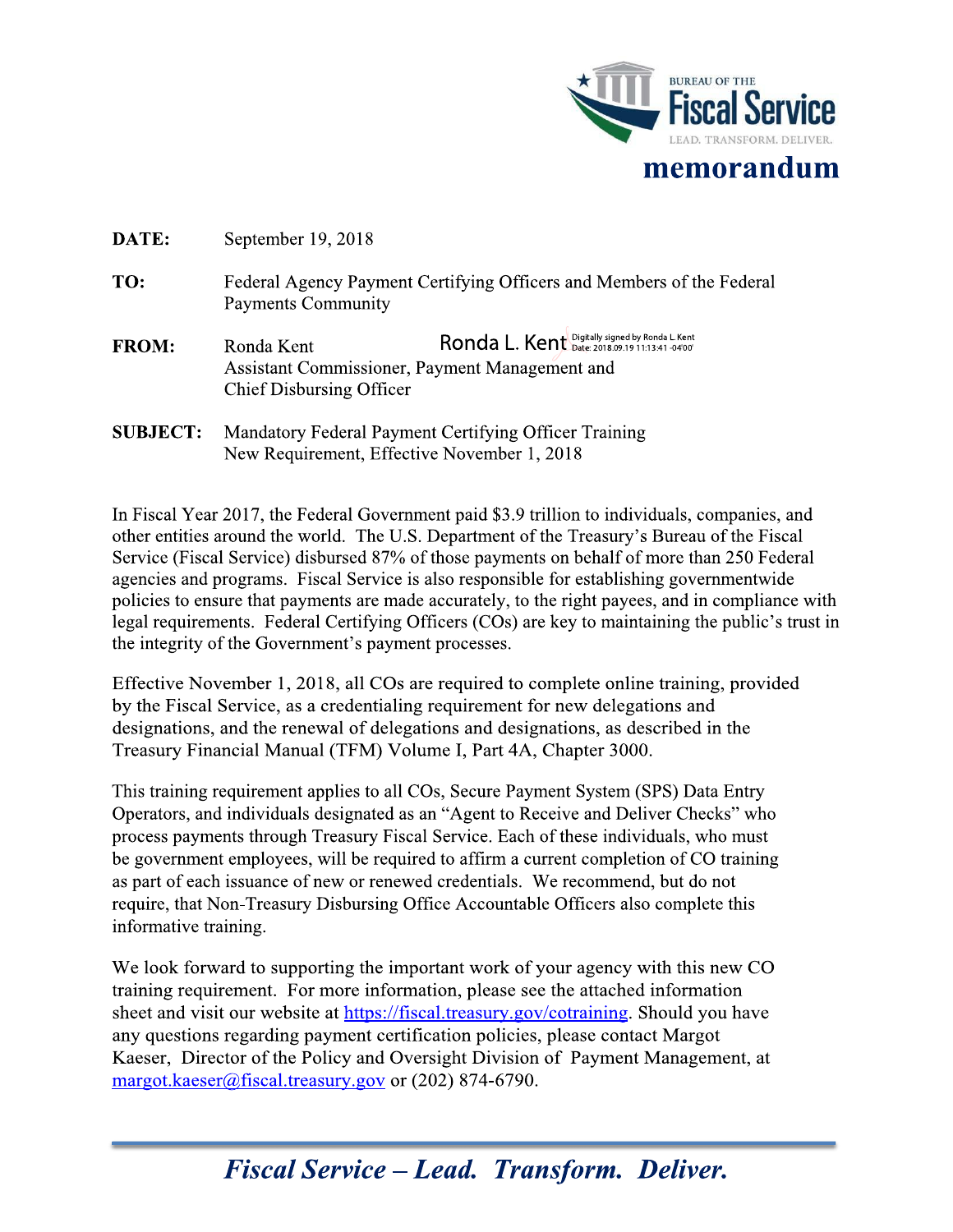## **U.S. Department of the Treasury Bureau of the Fiscal Service Certifying Officer Training Information**

September 19, 2018

Each year the Government delivers 1.5 billion payments totaling \$3.9 trillion to recipients around the world. The U.S. Department of the Treasury's Bureau of the Fiscal Service (Fiscal Service) disburses 87% of those payments on behalf of more than 250 Federal agencies and programs. Fiscal Service is also responsible for establishing governmentwide policies to ensure that payments are made accurately, to the right payees, and in compliance with legal requirements. Federal Certifying Officers (COs) are key to maintaining the public's trust in the integrity of the Government's payment processes.

## **What is a Certifying Officer?**

Federal paying agencies designate authorized officials who may request payments, known as payment "certifying officers". COs are responsible for certifying to Fiscal Service that requested disbursements of agency funds are accurate and legal. COs are personally responsible for the proper issuance of payments.

## **What is a Data Entry Operator?**

Data Entry Operators (DEO) are federal employees who are responsible for payment request creation and editing using the Secure Payment System. Once a DEO submits a payment for certification, it is available for a CO to certify that payment. An individual may not be designated as both a DEO and a CO for the same Agency Location Code (ALC).

## **What is an Agent to Receive and Deliver Checks?**

Designated agents are government employees who receive and deliver Treasury checks drawn on agency funds, as authorized in a Designation. Treasury prefers that agencies schedule all payments to be made by direct deposit to recipients' accounts instead of paper checks. However, under some circumstances, it may be necessary for an agency to pick up or receive checks from a Treasury Financial Center, upon designating official's approval, for direct delivery to the payee/recipient.

#### **What is Certifying Officer training?**

Certifying officer (CO) training provides new and experienced COs and members of the federal payment management community with the information needed to understand how to properly certify the validity of payments disbursed on behalf of their agency by the U.S. Department of the Treasury's Fiscal Service. The training helps COs and members of the federal payment management community understand their individual and agency responsibility and accountability for ensuring payments are legal, proper, and correct.

Fiscal Service released this training in April 2016 for the benefit of agency COs and other payment staff. The training supplements the instructions found in the Treasury Financial Manual (TFM) at Volume I, Part 4A, Chapter 3000- Requirements for Scheduling Payments Disbursed by the Bureau of the Fiscal Service.

#### **Who must complete this training?**

Effective November 1, 2018, all COs, DEOs, and individuals designated as an "Agent to Receive and Deliver Checks," who process payments through the Fiscal Service, are required to complete CO training. Each of these individuals, who must be government employees, will be required to affirm a current completion of CO training as part of each issuance of new or renewed credentials. Fiscal